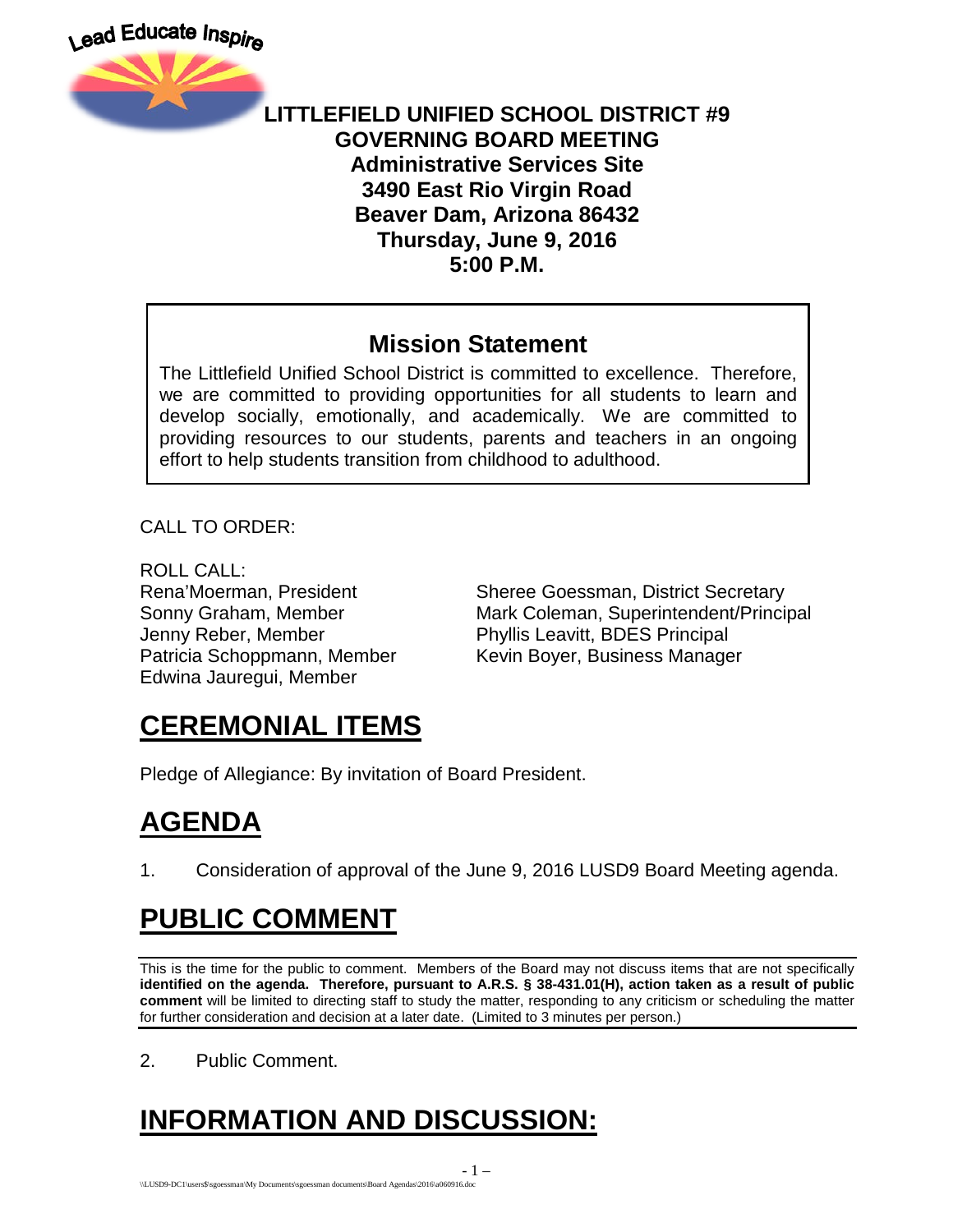

- 3. Mr. Boyer, Business Manager.
	- a. Student Activity Account Balance.
	- b. Food Service Financial.
	- c. Capacity counts for Elementary and Jr/Sr High School.
	- d. Quote to paint school buses.
	- e. High School Beautification Project in partnership with the Rotary Club of Mesquite, Nevada.
	- f. Fresh Fruit Grant.
- 4. Board Reports.

## **CONSENT AGENDA**

Approval of Routine Orders of Business. Documentation concerning the matters on the Consent Agenda may be reviewed at the Littlefield Unified School District Office, located at 3490 East Rio Virgin Road, Beaver Dam, Arizona. Any Board Member may request an item be pulled off the agenda for further discussion.

- 5. Consideration of approval of the May 12, 2016 Regular Meeting Minutes.
- 6. Consideration of approval of Vouchers:
	- a. LUSD9 Payroll Vouchers: 27/2716 and 28/2816.
	- b. LUSD9 Vouchers: 1026, 1027, and 1028.

(Members of the public may view the content of the vouchers 24 hours prior to the board meeting in the district office.)

7. Consideration of approval of FY 2016/2017 Classified Personnel Ratification as per the attached list, including the following:

| <b>Name</b>   | <b>Position</b>    | <b>Effective</b><br>Date |
|---------------|--------------------|--------------------------|
| Celia Hoggard | <b>School Aide</b> | 08/11/2016               |
| Isela Zarate  | <b>School Aide</b> | 08/11/2016               |

8. Consideration of the following staff resignations/terminations:

| <b>Name</b>           | <b>Position Location</b>  | <b>Last Day</b> |
|-----------------------|---------------------------|-----------------|
| Ken Atwood            | <b>Science Teacher</b>    | 05/27/2016      |
| <b>Amber Campbell</b> | <b>Elementary Teacher</b> | 05/27/2016      |
| Mark Coleman          | Superintendent/Principal  | 06/30/2016      |
| <b>Wendy Dotson</b>   | <b>Elementary Teacher</b> | 05/27/2016      |
| Doris Finlinson       | <b>Elementary Teacher</b> | 05/27/2016      |
| Kevin Leany           | Math Teacher              | 05/27/2016      |
| <b>Kerry Noble</b>    | <b>English Teacher</b>    | 05/27/2016      |
| Dayna Peterson        | <b>Elementary Teacher</b> | 05/27/2016      |
| Jennifer Reber        | <b>Math Teacher</b>       | 05/27/2016      |
| <b>Tina Ward</b>      | <b>Elementary Teacher</b> | 05/27/2016      |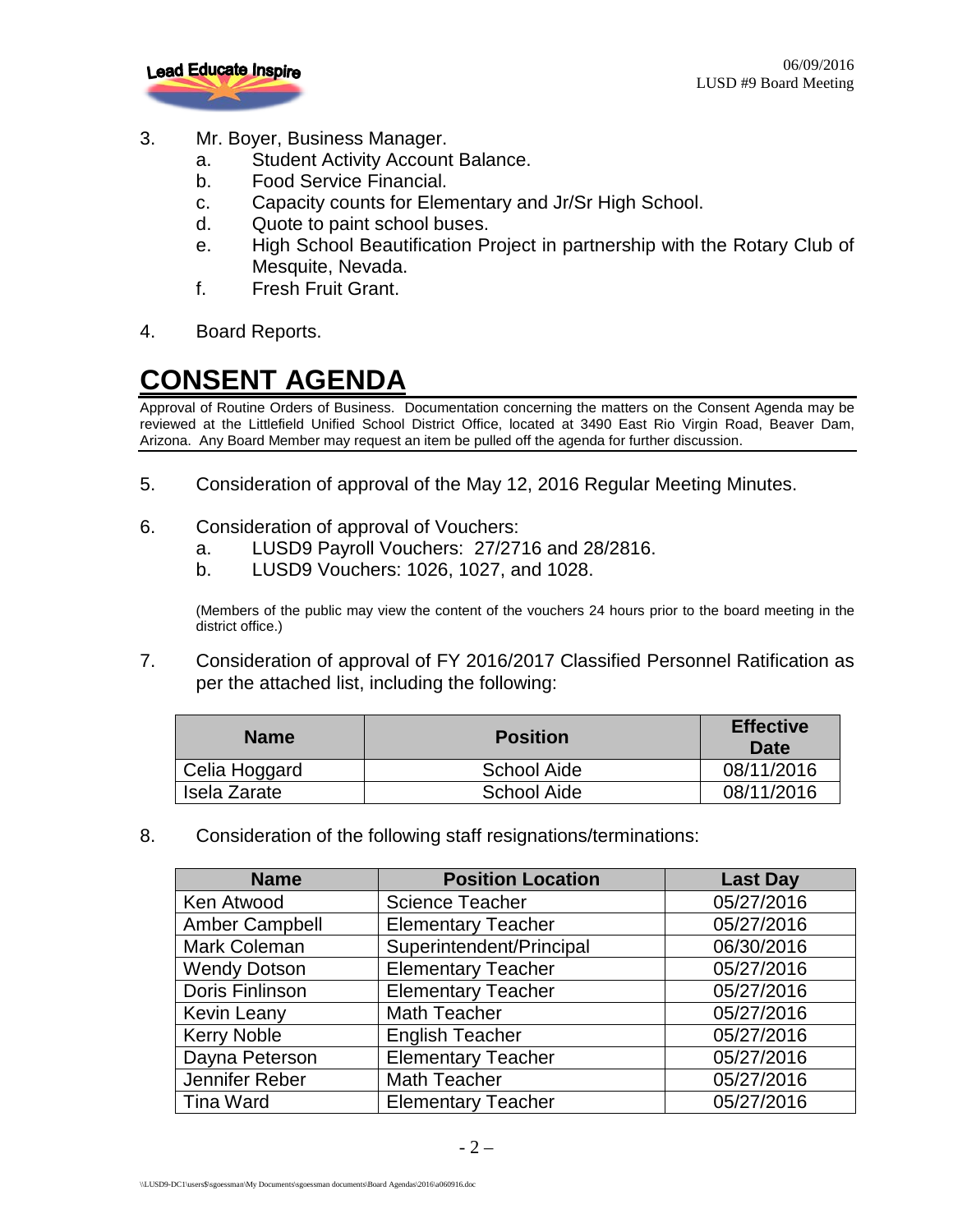

9. Consideration of approval of FY 2016/2017 Certified Personnel Ratification as per the attached list, including the following:

| <b>Name</b>          | <b>Position</b>           | <b>Effective</b><br>Date |
|----------------------|---------------------------|--------------------------|
| <b>Allison Hayes</b> | <b>Elementary Teacher</b> | 08/09/2016               |
| Lisa Mace            | <b>Elementary Teacher</b> | 08/09/2016               |

## **ACTION ITEMS AND/OR DISCUSSION**

- 10. Discussion regarding Department of Labor law changes with regards to overtime exemption.
- 11. Consideration of approval of monthly \$50 stipend for cellphone for the Food Services Director.
- 12. Consideration of approval of a \$6,000 stipend for the 2016-2017 School Year for Savanna Gonzales to be the Director of the Early Childhood Program.
- 13. Consideration of approval of 2015/2016 Budget Revision per ARS 15-903.
- 14. Consideration of approval of proposed FY 2016/2017 Budget.
- 15. Discussion and possible action regarding employee compensation for the 2016/2017 School Year.
- 16. Consideration of approval of The Trust Proposal Acceptance Form and Administrative Service Agreement for FY 2016/2017.
- 17. Discussion and possible action regarding an allowance for structural changes in the lease agreement with Old Littlefield School Association.
- 18. Discussion of the outcome of Prop 123 and legislative results including average daily membership.
- 19. Consideration of approval of Letter of Declaration with Wells Fargo to issue a line of credit as directed by the Mohave County Treasurer's Office.
- 20. Consideration of first reading of the following policies:
	- a. BDF Advisory Committees
	- b. BEC Executive Sessions/Open Meetings
	- c. BEDA Notification of Board Meetings
	- d. BEDH Public Participation at Board Meetings.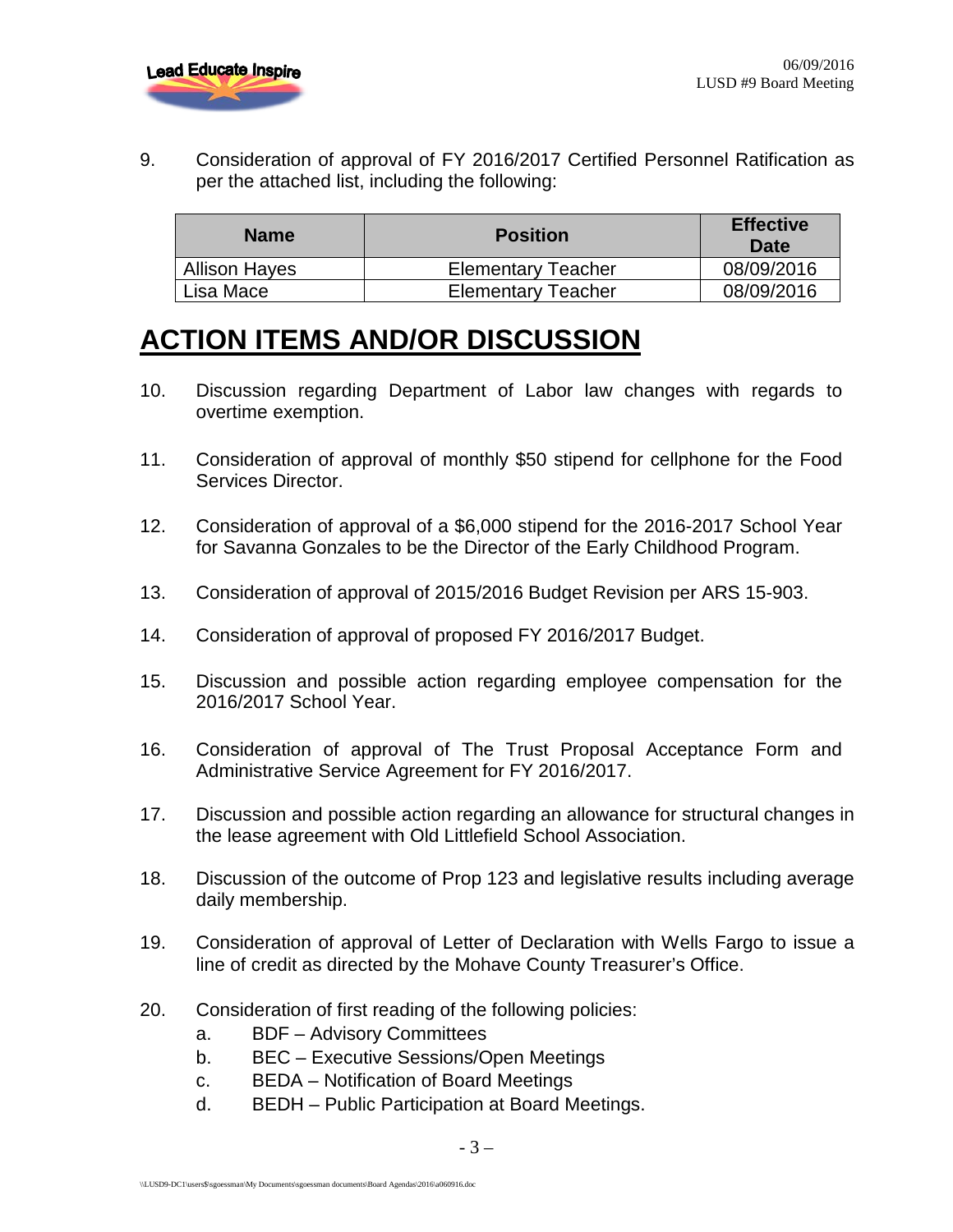

- e. FCB Retirement of Facilities
- f. GBI Staff Participation in Political Activities
- g. GCQF Discipline, Suspension and Dismissal of Professional Staff Member.
- h. GDQA Support Staff Reduction in Force.
- i. **IKE Promotion and Retention of Students**
- j. IKF Graduation Requirements.
- k. JFAB Tuition/Admission of Nonresident Student.
- l. JFABC Admission of Transfer Students
- m. JK Student Discipline
- n. JLDB Restraint and Seclusion
- o. KF Community Use of School Facilities
- 21. Consideration of approval of the ADE Food Program Permanent Service Agreement.
- 22. Discussion and possible action regarding performance pay in Mrs. Leavitt and Mr. Boyer's contracts for FY 2015/2016.
- 23. Agenda items for July 12, 2016.

## **INFORMATION ITEMS**

- 24. News articles about the schools.
- 25. Notification of the following Regulations & Exhibits:
	- a. GBEB-R (Regulation) Staff Conduct
	- b. GCCC-ED (Exhibit) Professional/Support Staff Leaves of Absence Without Pay.
	- c. IKE-RB (Regulation) Promotion and Retention of Students.
	- d. IKF-RB (Regulation) Graduation Requirements.
	- e. IKF-EA (Exhibit) Graduation Requirements.
	- f. IKF-EB (Exhibit) Graduation Requirements.
	- g. JK-RB (Regulation) Student Discipline.
	- h. JLDB-EA (Exhibit) Restraint and Seclusion
	- i. JLDB-EB (Exhibit) Restraint and Seclusion
	- j. JLDB-EC (Exhibit) Restraint and Seclusion
	- k. JLDB-ED (Exhibit) Restraint and Seclusion
	- l. JLF-EB (Exhibit) Reporting Child Abuse/Child Protection
	- m. JLF-EC (Exhibit) Reporting Child Abuse/Child Protection
	- n. JLF-ED (Exhibit) Reporting Child Abuse/Child Protection
	- o. JLIA (Exhibit) Supervision of Students
	- p. JQ-R (Regulation) Student Fees, Fines, and Charges
	- q. JQ-EB (Exhibit) Student Fees, Fines, and Charges
	- r. JRCA-R (Regulation) Request for Transfer of Records